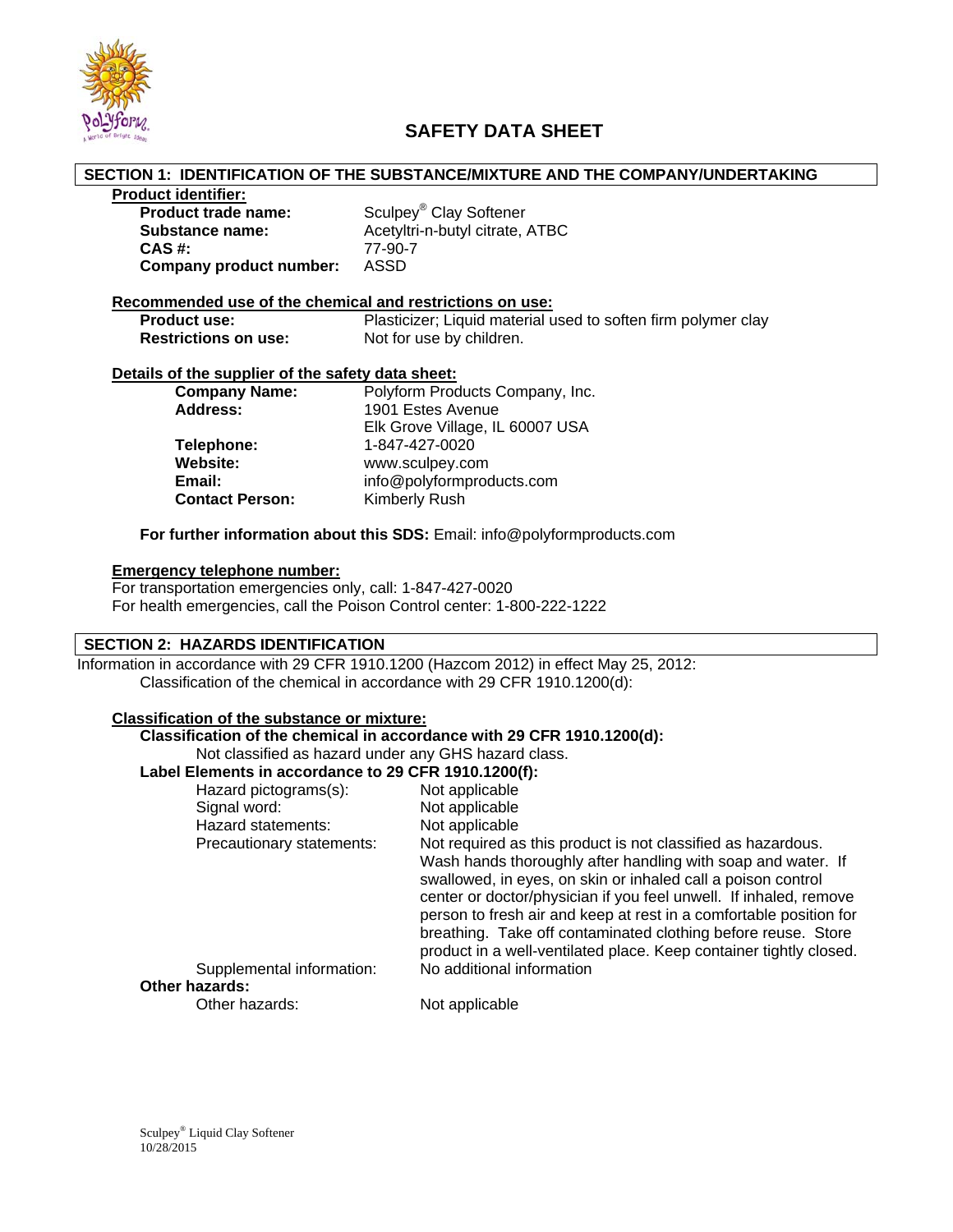## **SECTION 3: COMPOSITION/INFORMATION ON INGREDIENTS**

## **Pure Substance**

| Components                    | <b>CAS</b> number | <b>EC Number</b> | Weight % |
|-------------------------------|-------------------|------------------|----------|
| Acetyltri-n-butyl citrate     | 77-90-71          | 201-067-0        | 100%     |
| No ingredients are hazardous. |                   |                  |          |

## **SECTION 4: FIRST AID MEASURES**

| Description of first aid measures:                                          |                                                                                                                                                                                                                                                                                                                                                      |                                                                                                                                   |  |  |  |
|-----------------------------------------------------------------------------|------------------------------------------------------------------------------------------------------------------------------------------------------------------------------------------------------------------------------------------------------------------------------------------------------------------------------------------------------|-----------------------------------------------------------------------------------------------------------------------------------|--|--|--|
| <b>Skin contact:</b>                                                        | Immediately flush with water for 15 minutes. Wash the contaminated skin with                                                                                                                                                                                                                                                                         |                                                                                                                                   |  |  |  |
|                                                                             |                                                                                                                                                                                                                                                                                                                                                      | soap and water. If irritation develops, call a physician.                                                                         |  |  |  |
| Eye contact:                                                                |                                                                                                                                                                                                                                                                                                                                                      | Immediately flush eyes with plenty of water. Get medical attention, if irritation                                                 |  |  |  |
|                                                                             | persists.                                                                                                                                                                                                                                                                                                                                            |                                                                                                                                   |  |  |  |
| Inhalation:                                                                 | If symptoms are experienced, remove affected person to fresh air and obtain<br>medical attention.                                                                                                                                                                                                                                                    |                                                                                                                                   |  |  |  |
| Ingestion:                                                                  |                                                                                                                                                                                                                                                                                                                                                      | If swallowed, contact physician or poison control center immediately                                                              |  |  |  |
| Most important symptoms and effects, both acute and delayed:                |                                                                                                                                                                                                                                                                                                                                                      |                                                                                                                                   |  |  |  |
| Acute:                                                                      | Contact with the liquid may cause mild irritation to skin, eyes and mucous<br>membranes. This material is not expected to be toxic by inhalation, ingestion or<br>dermal exposure. Although it has been observed that health effects related to<br>this substance are minimal, as with any chemical, use appropriate precautions<br>during handling. |                                                                                                                                   |  |  |  |
| Delayed effects:                                                            | None known.                                                                                                                                                                                                                                                                                                                                          |                                                                                                                                   |  |  |  |
| Indication of any immediate medical attention and special treatment needed: |                                                                                                                                                                                                                                                                                                                                                      |                                                                                                                                   |  |  |  |
| Note to physician:                                                          |                                                                                                                                                                                                                                                                                                                                                      | No specific indications. Treatment should be based on the judgment of the                                                         |  |  |  |
|                                                                             | physician in response to the reactions of the patient.                                                                                                                                                                                                                                                                                               |                                                                                                                                   |  |  |  |
| <b>SECTION 5: FIRE-FIGHTING MEASURES</b>                                    |                                                                                                                                                                                                                                                                                                                                                      |                                                                                                                                   |  |  |  |
| <b>Extinguishing media:</b>                                                 |                                                                                                                                                                                                                                                                                                                                                      |                                                                                                                                   |  |  |  |
| Appropriate extinguishing media:                                            |                                                                                                                                                                                                                                                                                                                                                      | Use water spray, foam, carbon dioxide, dry chemical.                                                                              |  |  |  |
| Special hazards arising from the substance or mixture:                      |                                                                                                                                                                                                                                                                                                                                                      |                                                                                                                                   |  |  |  |
|                                                                             |                                                                                                                                                                                                                                                                                                                                                      | Hazardous products of combustion: As with other organic materials, combustion will produce carbon<br>monoxide and carbon dioxide. |  |  |  |
| Potential for dust explosion:                                               |                                                                                                                                                                                                                                                                                                                                                      | Not applicable.                                                                                                                   |  |  |  |
| <b>Special flammability hazards:</b>                                        |                                                                                                                                                                                                                                                                                                                                                      | Not applicable.                                                                                                                   |  |  |  |
| <b>Advice for fire fighters:</b>                                            |                                                                                                                                                                                                                                                                                                                                                      |                                                                                                                                   |  |  |  |
| <b>Basic fire fighting guidance:</b>                                        |                                                                                                                                                                                                                                                                                                                                                      | Wear self-contained breathing apparatus and protective clothing.<br>Normal firefighting procedures may be used.                   |  |  |  |
|                                                                             |                                                                                                                                                                                                                                                                                                                                                      |                                                                                                                                   |  |  |  |

## **SECTION 6: ACCIDENTAL RELEASE MEASURES**

| Personal precautions, protective equipment and emergency procedures: |                                                                                                                                                                                                                                                                  |  |  |  |
|----------------------------------------------------------------------|------------------------------------------------------------------------------------------------------------------------------------------------------------------------------------------------------------------------------------------------------------------|--|--|--|
| <b>Evacuation procedures:</b>                                        | Not applicable                                                                                                                                                                                                                                                   |  |  |  |
| <b>Special instructions:</b>                                         | See section 8 for personal protective equipment recommendations. Avoid<br>contact with eyes, skin and clothing. Remove all contaminated clothing to<br>prevent further absorption. Use the first aid procedures in section 4. Wash<br>thoroughly after clean up. |  |  |  |
| <b>Environmental Precautions:</b>                                    | Contain spill. Prevent releases to soil, drains, sewers, and waterways.                                                                                                                                                                                          |  |  |  |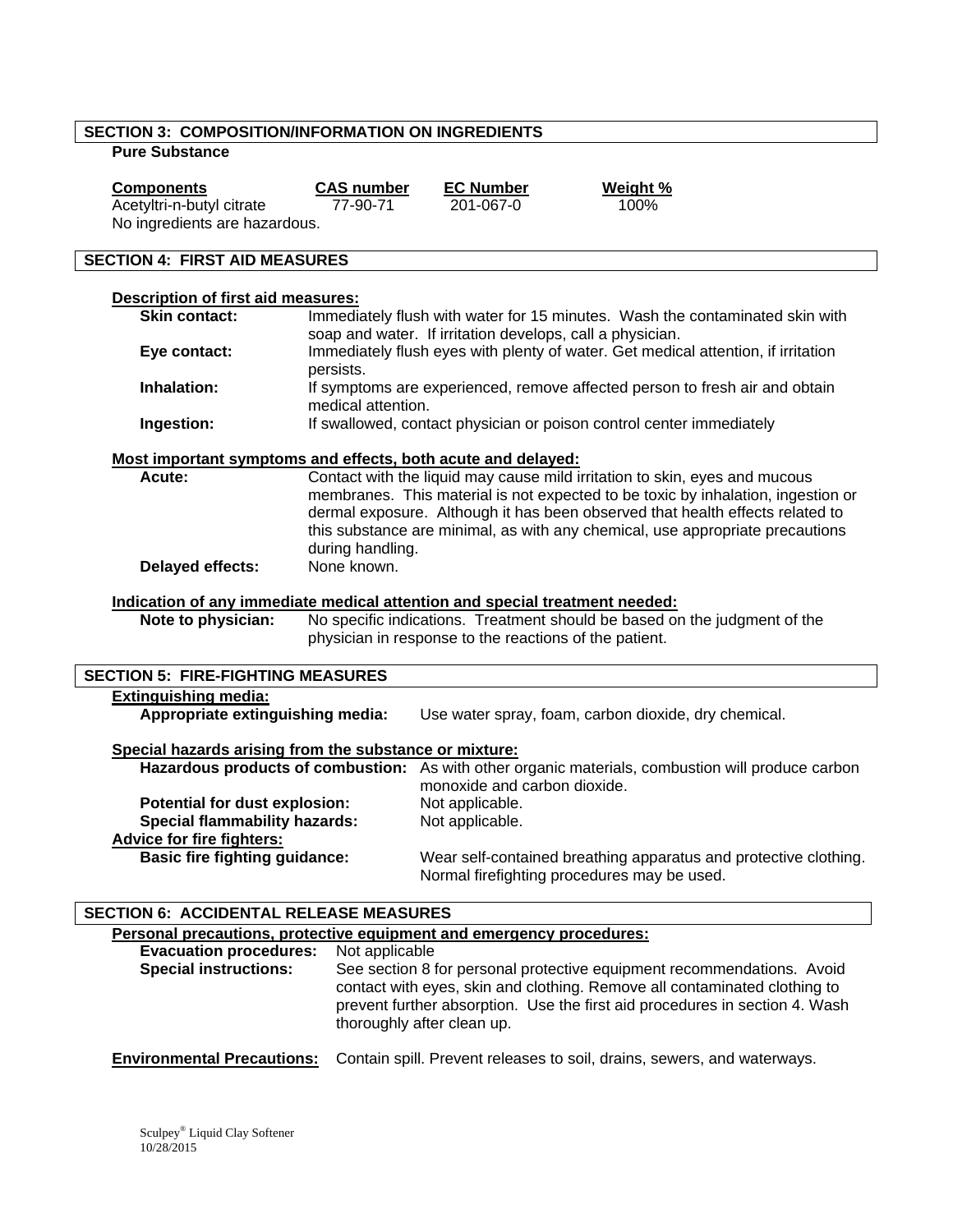#### **Methods and material for containment and cleaning up:**

Soak up with inert absorbent material and dispose with domestic refuse in accordance with applicable federal, state or local laws. Clean contaminated surface thoroughly with soap and water.

| <b>SECTION 7: HANDLING AND STORAGE</b>                        |                                                                                                                                                                                                                   |  |  |  |
|---------------------------------------------------------------|-------------------------------------------------------------------------------------------------------------------------------------------------------------------------------------------------------------------|--|--|--|
| <b>Precautions for safe handling:</b>                         |                                                                                                                                                                                                                   |  |  |  |
| Precautions for unique hazards:                               | Not applicable.                                                                                                                                                                                                   |  |  |  |
| <b>Practices to minimize risks:</b>                           | Wash hands thoroughly before eating or smoking after handling this<br>material. Do not eat, drink or smoke in work areas. Prevent contact with<br>incompatible materials. Avoid spills and keep away from drains. |  |  |  |
| <b>Special handling equipment:</b>                            | Not applicable.                                                                                                                                                                                                   |  |  |  |
| Conditions for safe storage, including any incompatibilities: |                                                                                                                                                                                                                   |  |  |  |
| <b>Storage precautions &amp;</b><br><b>Recommendations:</b>   | This product should be stored at ambient temperature in a dry, well-<br>ventilated location. Keep container closed when not in use.                                                                               |  |  |  |
| <b>Dangerous incompatibility</b><br><b>Reactions:</b>         | Oxidizing materials                                                                                                                                                                                               |  |  |  |
| Incompatibilities with materials<br>of construction:          | None known                                                                                                                                                                                                        |  |  |  |
| <b>SECTION 8: EXPOSURE CONTROLS/PERSONAL PROTECTION</b>       |                                                                                                                                                                                                                   |  |  |  |
| <b>Control Parameters:</b>                                    |                                                                                                                                                                                                                   |  |  |  |
| <b>Occupational exposure limit:</b>                           | Not established                                                                                                                                                                                                   |  |  |  |
| Air monitoring method:                                        | No data available.                                                                                                                                                                                                |  |  |  |
| <b>Exposure Controls:</b>                                     |                                                                                                                                                                                                                   |  |  |  |
| Other engineering controls:                                   | All operations should be conducted in well-ventilated conditions. Provide<br>adequate ventilation.                                                                                                                |  |  |  |
| Personal protective equipment:                                |                                                                                                                                                                                                                   |  |  |  |
| <b>Respiratory protection:</b>                                | No personal respiratory protective equipment normally required.                                                                                                                                                   |  |  |  |
| Hand protection:                                              | Choose glove to protect hands against chemicals depending on the<br>concentration and quantity of the substance.                                                                                                  |  |  |  |
| Eye protection:                                               | Safety glasses to protect eyes against chemicals depending on the<br>concentration and quantity of the substance.                                                                                                 |  |  |  |
| Skin and body protection:                                     | Select appropriate protective clothing based on chemical resistance data<br>and an assessment of the local exposure potential. Remove and wash<br>contaminated clothing before re-use.                            |  |  |  |
| <b>Protective measures:</b>                                   | Wear suitable protective equipment. When using, do not eat, drink or<br>smoke.                                                                                                                                    |  |  |  |

Sculpey® Liquid Clay Softener 10/28/2015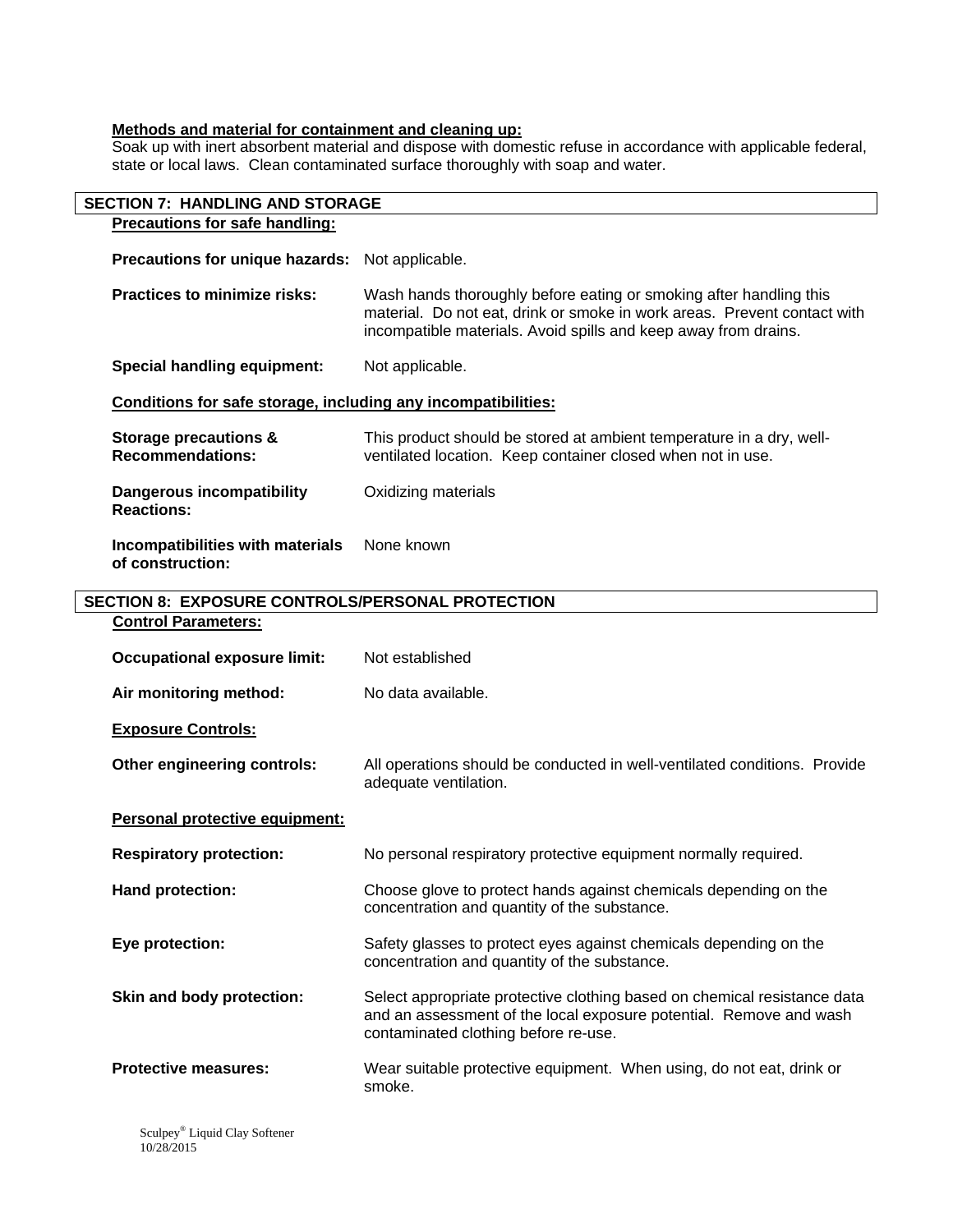**Hygiene measures:** Handle in accordance with good industrial hygiene and safety practice. Wash hands before and immediately after handling the product. Remove contaminated clothing and protective equipment before entering eating areas.

## **SECTION 9: PHYSICAL AND CHEMICAL PROPERTIES**

| Information on basic physical and chemical properties: |                                      |
|--------------------------------------------------------|--------------------------------------|
| Appearance:                                            | Oily liquid                          |
| Color:                                                 | Colorless, light yellow, transparent |
| Odor:                                                  | Characteristic                       |
| pH:                                                    | No data available.                   |
| Vapor Pressure:                                        | 0.8 mmHg $@$ 170 $°C$                |
| <b>Specific Gravity:</b>                               | 1.048 @ 25°C                         |
| <b>Boiling Point:</b>                                  | 327°C (621°F)                        |
| <b>Solubility in water:</b>                            | $< 0.1\%$                            |
| <b>Viscosity:</b>                                      | 53.7 cps @ 25°C                      |
| <b>Flash Point:</b>                                    | 400°F (204°C) TCC                    |
| <b>Molecular Weight:</b>                               | 402.50                               |
| <b>Evaporation Rate:</b>                               | $<$ 1 (Butyl acetate = 1)            |
| <b>Vapor Density:</b>                                  | 14.1 (air = 1)                       |
| <b>Freezing/Melting Point:</b>                         | $-59^{\circ}$ C (-75 $^{\circ}$ F)   |
| <b>Octanol/Water Coefficient:</b>                      | $Log Kow = 4.92$                     |
| <b>Odor Threshold:</b>                                 | No data available.                   |
| <b>Auto ignition Temperature:</b>                      | No data available.                   |
| <b>Flammable Limits:</b>                               | No data available.                   |
| Flammability (solid, gas):                             | Not applicable.                      |
| <b>Explosive Properties:</b>                           | Not explosive.                       |
| <b>Decomposition Temperature:</b>                      | No data available.                   |
| <b>Oxidizing Properties:</b>                           | Not an oxidizer.                     |
|                                                        |                                      |

| <b>SECTION 10: STABILITY AND REACTIVITY</b> |                                                                          |  |  |
|---------------------------------------------|--------------------------------------------------------------------------|--|--|
| <b>Reactivity:</b>                          | Not classified as dangerously reactive.                                  |  |  |
| <b>Chemical stability:</b>                  | Stable                                                                   |  |  |
| <b>Possibility of hazardous reactions:</b>  | Will not occur.                                                          |  |  |
| <b>Conditions to avoid:</b>                 | Avoid state discharge and uncontrolled exposure to high<br>temperatures. |  |  |
| Incompatible materials:                     | Oxidizing materials                                                      |  |  |
| Hazardous decomposition products:           | Decomposition products may include carbon monoxide, carbon<br>dioxide.   |  |  |

## **SECTION 11: TOXICOLOGICAL INFORMATION Information on toxicological effects:**

| <b>Skin irritation:</b><br>Eye contact:                 | Non-irritating to both intact and abraded skin.<br>Slight to moderate erythema observed in contact with material over<br>20 minutes to 3 hours. |
|---------------------------------------------------------|-------------------------------------------------------------------------------------------------------------------------------------------------|
| <b>Skin sensitization:</b>                              | Not a sensitizer.                                                                                                                               |
| <b>Mutagenicity:</b>                                    | Not mutagenic.                                                                                                                                  |
| Sculpey <sup>®</sup> Liquid Clay Softener<br>10/28/2015 |                                                                                                                                                 |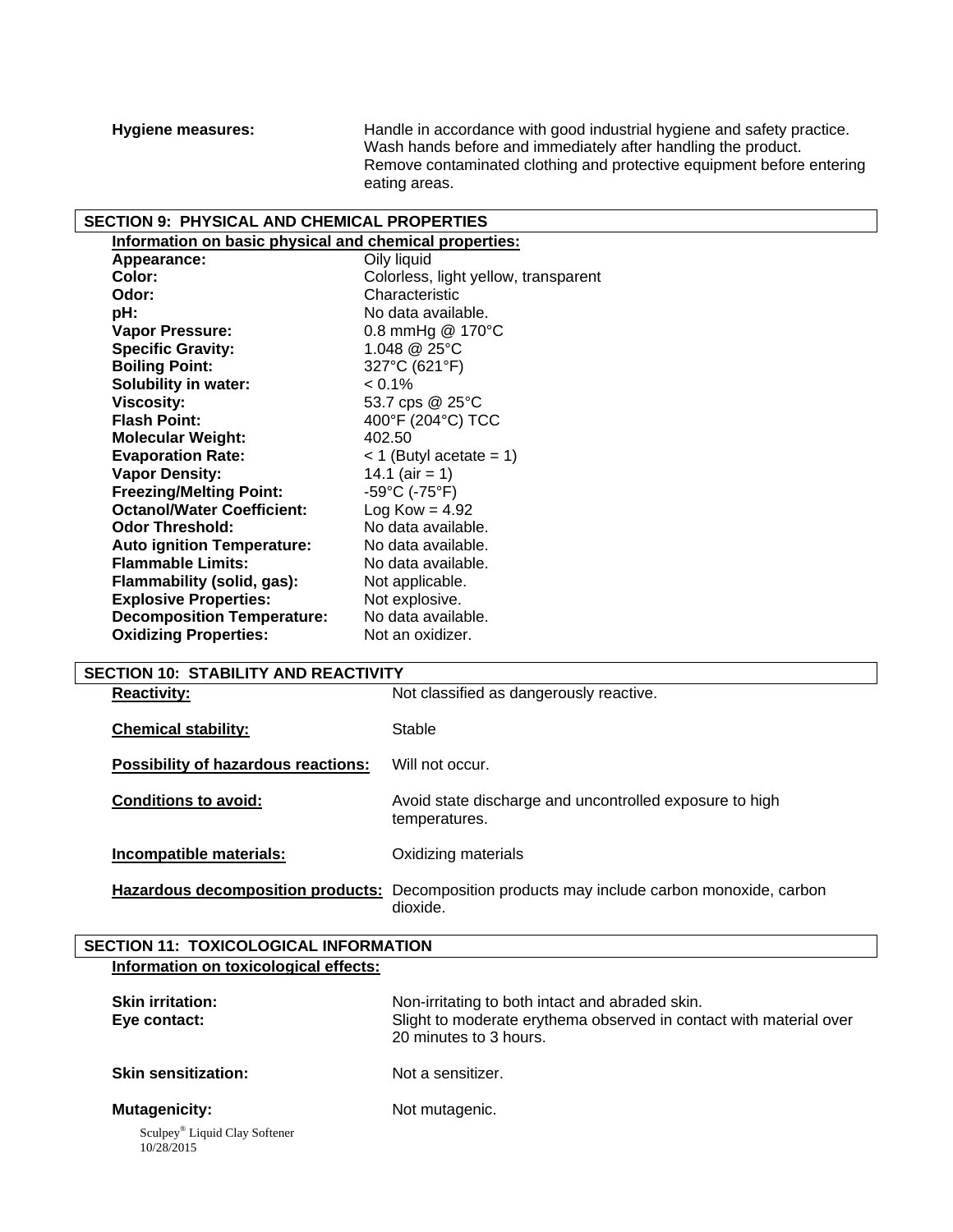| <b>Reproductive/Developmental Toxicity:</b><br>No evidence of reproductive or developmental toxicity. |                                                                                                                                                                                                                                                                                                                                                                                          |                                       |                                           |           |
|-------------------------------------------------------------------------------------------------------|------------------------------------------------------------------------------------------------------------------------------------------------------------------------------------------------------------------------------------------------------------------------------------------------------------------------------------------------------------------------------------------|---------------------------------------|-------------------------------------------|-----------|
| <b>Carcinogen listing:</b>                                                                            | NTP: No                                                                                                                                                                                                                                                                                                                                                                                  | IARC: No                              | OSHA: No                                  | ACGIH: No |
| Target organs:                                                                                        | None known.                                                                                                                                                                                                                                                                                                                                                                              |                                       |                                           |           |
| <b>Aspiration hazard:</b>                                                                             | No data available.                                                                                                                                                                                                                                                                                                                                                                       |                                       |                                           |           |
| Primary route(s) of exposure:                                                                         | Skin contact and absorption, eye contact, and inhalation. Ingestion<br>is not likely to be a primary route of exposure.                                                                                                                                                                                                                                                                  |                                       |                                           |           |
| Most important symptoms and<br>effects, both acute and delayed:                                       | Contact with citrate esters may cause mild irritation to skin, eyes and<br>mucous membranes. This material is not expected to be toxic by<br>inhalation, ingestion or dermal exposure. Although it has been observed<br>that health effects related to this substance are minimal, as with any<br>chemical, use appropriate precautions during handling. Delayed effects:<br>None known. |                                       |                                           |           |
| <b>Additive or synergistic effects:</b>                                                               | None known.                                                                                                                                                                                                                                                                                                                                                                              |                                       |                                           |           |
| <b>SECTION 12: ECOLOGICAL INFORMATION</b>                                                             |                                                                                                                                                                                                                                                                                                                                                                                          |                                       |                                           |           |
| <b>Toxicity:</b>                                                                                      |                                                                                                                                                                                                                                                                                                                                                                                          | Data available in the literature.     |                                           |           |
| Persistence and degradability:                                                                        |                                                                                                                                                                                                                                                                                                                                                                                          | Material is inherently biodegradable. |                                           |           |
| <b>Bioaccumulative potential:</b>                                                                     |                                                                                                                                                                                                                                                                                                                                                                                          |                                       | Bioconcentation is not expected to occur. |           |

**Results of PBT and vPvB assessment:** This substance is not a PBT or vPvB.

#### **SECTION 13: DISPOSAL CONSIDERATIONS**

**Disposal Instructions:** Collect and reclaim or dispose in sealed container. Do not allow this material to drain into sewers/water supplies. Do not contaminate ponds or waterways with product. Dispose of contents/container in accordance with local/regional/national/international regulations.

**Local Disposal Regulations:** Dispose in accordance with all applicable regulations.

**Waste from Residues/Unused Products:** Dispose in accordance with all applicable regulations.

**Contaminated Packaging:** Dispose in accordance with all applicable regulations.

| <b>UN Proper Shipping Name: Not Regulated</b> |
|-----------------------------------------------|
|                                               |
|                                               |
| <b>IMDG Code (ocean) Hazard Class: N/A</b>    |
|                                               |
|                                               |

**A "N/A" listing for the hazard class indicates the product is not regulated for transport by that regulation.** 

#### **SECTION 15: REGULATORY INFORMATION**

Material is non-hazardous. This product has been reviewed by a toxicologist and carries the AP seal. The labeling conforms to ASTM D 4236.

Sculpey® Liquid Clay Softener 10/28/2015